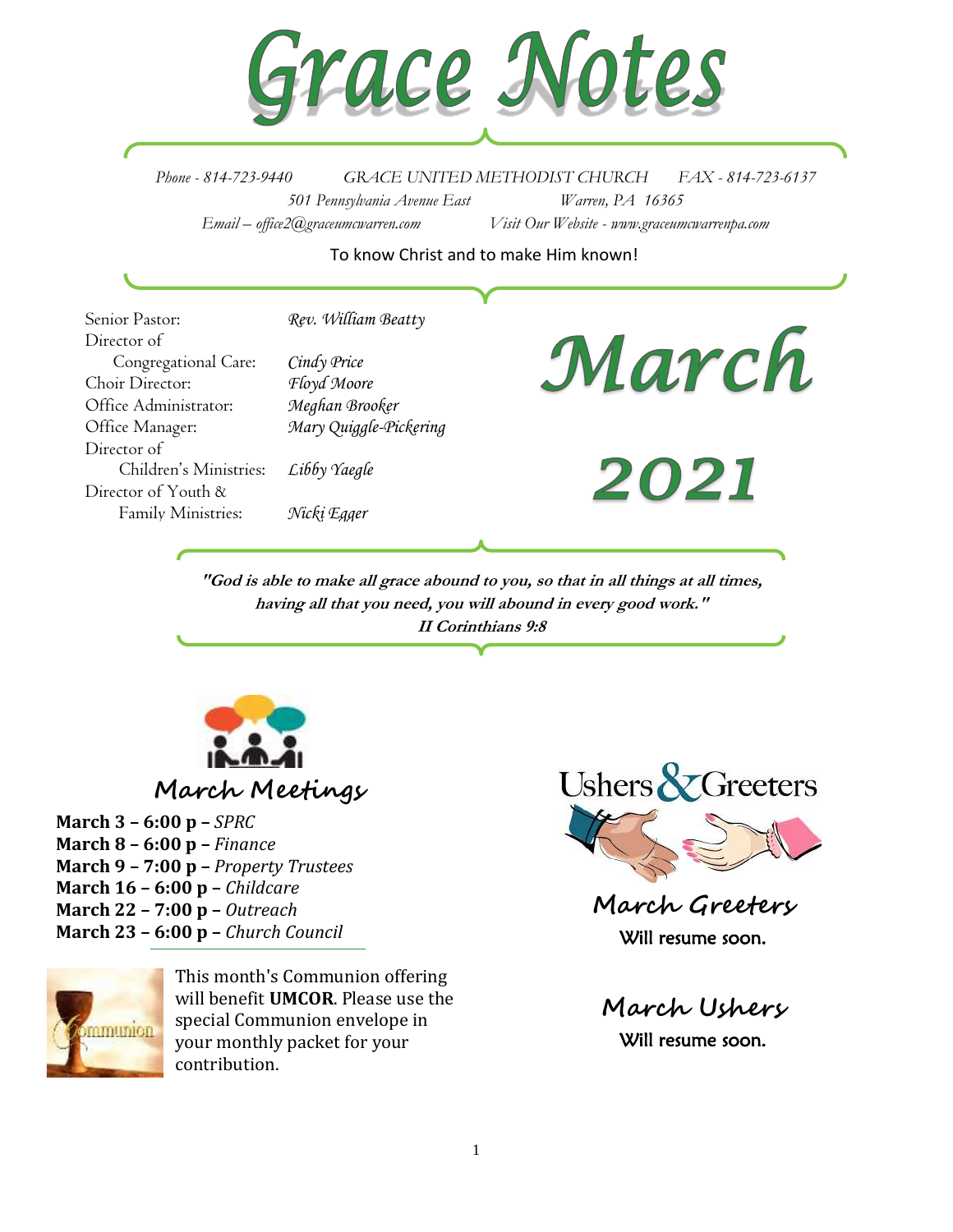# **From the Pastor**

#### **In Preparation…**

have a number of (rather geeky) interests. I know that won't surprise many of you, since I've made more than a few Star Wars remarks from the pulpit… But I was thinking about hobbies and interests the other day and what intrigued me was how many things we do that actually require some preparation for beforehand. I

Here's what I mean. Take golfing, for example. I know some people golf alone, but it's really a social sport. So you have to prepare: coordinating schedules with one or more people, maybe reserving a tee time, loading equipment in the car. At least. Oh – and make sure that you have the time open to play – and your spouse is okay with it, right? And, well, you *should* stretch a little on the first tee before whacking that little ball and chasing it for the next couple hours… And I'm certainly forgetting stuff because I haven't golfed in fifteen years…

We prepare.

We prepare for work, for church, for vacation, for dinner, whatever. For so many of the things we do, we actually do stuff before we do them. Okay, maybe that's not exactly groundbreaking news, but I guess I never really thought about it.

So what? Well, Lent, the current Church season we are in, is a time of preparation. It's about preparing ourselves to celebrate the resurrection, but also about preparing our hearts and our lives to be fully present with our Savior – to really examine ourselves, our habits, our hangups, our uncertainties, our sins, and turn be prepared to turn it all over to our Savior. That's where our true strength is.

#### I read this story:

Nat Wyeth, brother of Andrew Wyeth and son of N.C. Wyeth, artists. Nat was an inventor and chemist (he invented the modern plastic soda bottle among many other things) tells this story:

*Andy once did a picture. This is sort of an extension of what we've been talking about, but it's indicative of* 

*the kind of training I'm talking about....Andy did a picture of Lafayette's headquarters which is down here on Route One near Chadds Ford [a town in Pennsylvania]. It's a beautiful, old building, built before the Revolutionary War, and in his picture was a huge sycamore tree coming up from behind the building with all its beautiful branches. You could see part of the trunk coming up over the roofline.*

*When I first saw the painting, he wasn't quite finished with it. He showed me a lot of drawings of the trunk and the gnarled roots going into the ground, and I said, "gee whiz, where's that in the picture?" "It's not in the picture, " he said. And I looked at him.*

*"Nat," he said, "for me to get the feeling that I want in that tree, the part of the tree that's showing, I've got to understand and know very thoroughly how that tree is anchored to the ground in back of the house." It never showed in the picture. But he could draw the part of the tree above the house with a lot more authenticity because he knew exactly the way that thing was anchored in the ground. Isn't that remarkable?*

*To me, this was all very indicative of what my father [the illustrator N.C. Wyeth] trained into us in whatever we were doing: to understand what we were doing.*

--Kenneth A. Brown, **Inventors at Work: Interviews with 16 Notable American Inventors** (Redmond, Wash.: Tempus Books, 1988), pp. 374-375.

Preparation is that invisible element of any successful endeavor. It is absolutely essential in our faith that we prepare ourselves. That's why I believe times like Lent are so very important – our Church calendar reminds us that we should spend these six weeks preparing our hearts for Christ to come to us. And to prepare our hearts for Christ to return in glory.

And even as we live in this season of preparation, may we be anchored and grounded in Christ our Savior.

In Christ's Love, Pastor Bill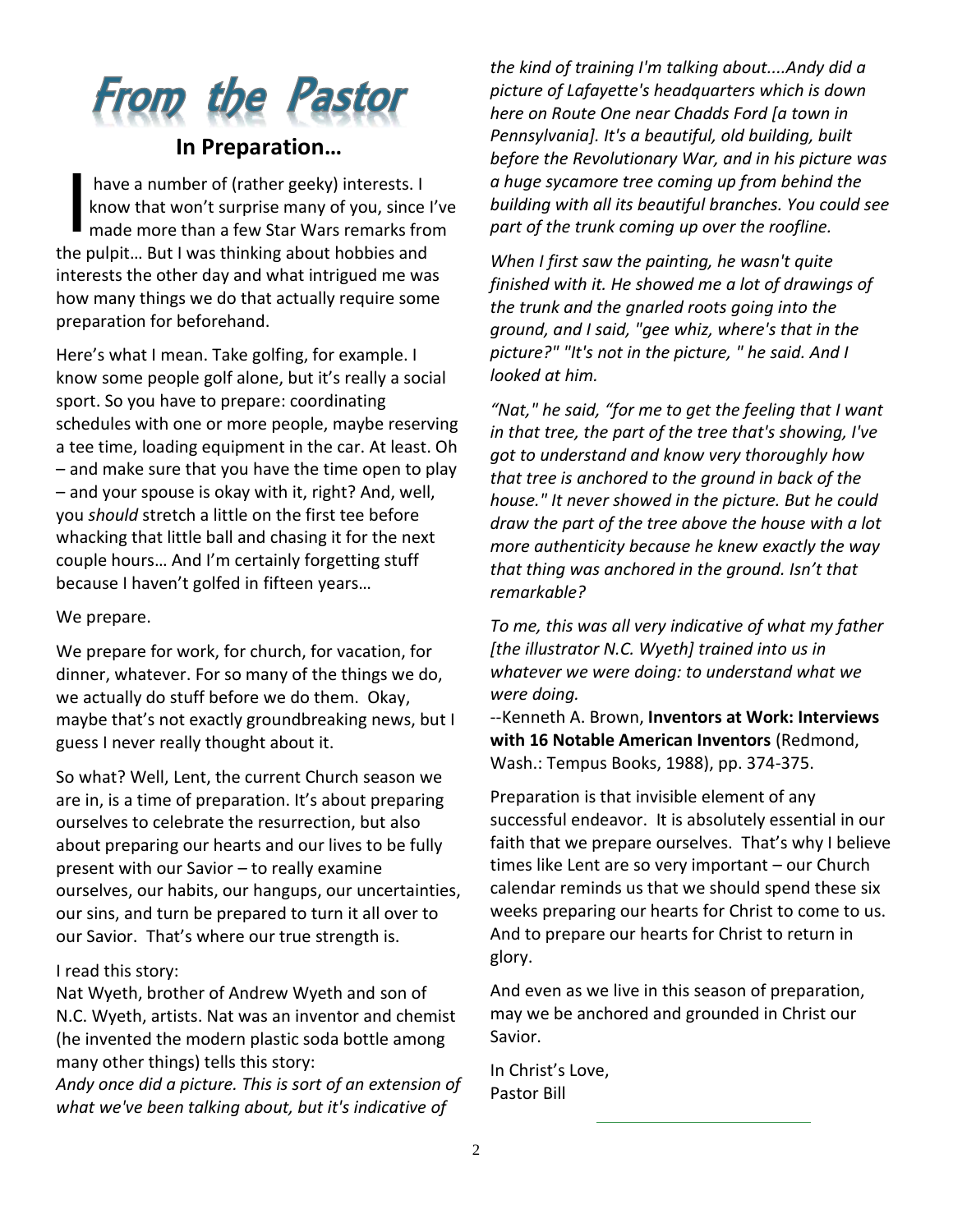#### **Looking back**:

ebruary marked my oneyear anniversary as "Choir Director" here at F



Grace. Last year I led the choir for five Sundays before being locked out. I don't take it personally.

But we've adjusted our worship services in remarkable ways, striving to maintain familiarity when normalcy is impossible. In the past year we have presented many worship services online, first by pre-recording in segments, then more recently live streaming the services during our normal worship times. Although we haven't been able to physically fit the entire choir in the choir loft, we have been able to assist in worship with smaller groups, mostly the Madrigals, Women of Grace, Men of Grace, and quartets, duets and solos.

We cancelled the annual Christmas Concert, but presented a very meaningful Christmas Eve service online, recorded over many days. I was very glad to get as many people involved as possible, all wearing masks and physically distancing as safely as possible.

#### **Looking Ahead**:

Safety in meaningful worship is our new priority. We will continue to offer our worship services online world-wide, while enhancing our live worship experiences. We will continue to be *involved* in the music ministry at Grace Church to the best of our ability, by God's grace. Come, now is the time to worship!

#### **Choir Notes Easter's coming! Stay tuned!**

We've established a worship commitment schedule that has been a good compromise with the demands of the pandemic. Let's keep it going and enhance our *involvement* as we recover from our pandemic. We, as individuals, as a choir, as a congregation, as a nation, and as a world need to recover from our pandemic. Please renew your involvement and commitment to worshiping with us at Grace.

I want to thank all of you who reached out and expressed their Staff Appreciation during the month of February. I'm overwhelmed! I also want to again thank Beverly for taking over for me when I was unable to move without the pain of kidney

stones. While the world had its Super Bowl, we had our Super Bev! Thank you for your support!

Floyd Moore

# *From the Director of Congregational Care*

#### Imprints in the Snow

he last month or so has been quite cold with a fairly constant snow cover. I like the snow because it enables me to see clearly "who" has been in our yard. It is usually deer, but if I look closely, I can spot other critters as well. I have seen cat paws and bird feet, bunny hops and the unidentifiable marks of a small mammal. Looking at a forest trail or in a field, I may find boot prints, ATV tracks or the indentations of X-C skis! Of course, some of these signs are there in the warmer months too, but not as easily seen. T

These thoughts led me to think about how there are marks on our lives that have been imprinted by other people. Sometimes we are like a snowy field and the impact of others on us are obvious: "You are so much like your mother". I wish!! Other imprints lurk within our souls. Often they have been pushed so deeply into ourselves that we don't even acknowledge them: the hurt of being bullied or teased; the fear of abuse; the shame of never being good enough. But there can also be good qualities that are woven into our being: positivity in the face of the negativity around us; a spirit that stands up to oppression; a godliness that allows mercy and grace to flow.

Therefore, each of us must take care that we don't trample over another's life. We need to think before we speak, lift others up and be a light for those in darkness.

If you don't think you are ready for all of that, let me share with you something I overheard recently. The proud father of a young teenage son mentioned that when the son was asked by a friend what he was doing on Sunday, he replied that he was going to church. "Every Sunday?" was the next question. "Yes". "What Church?" When the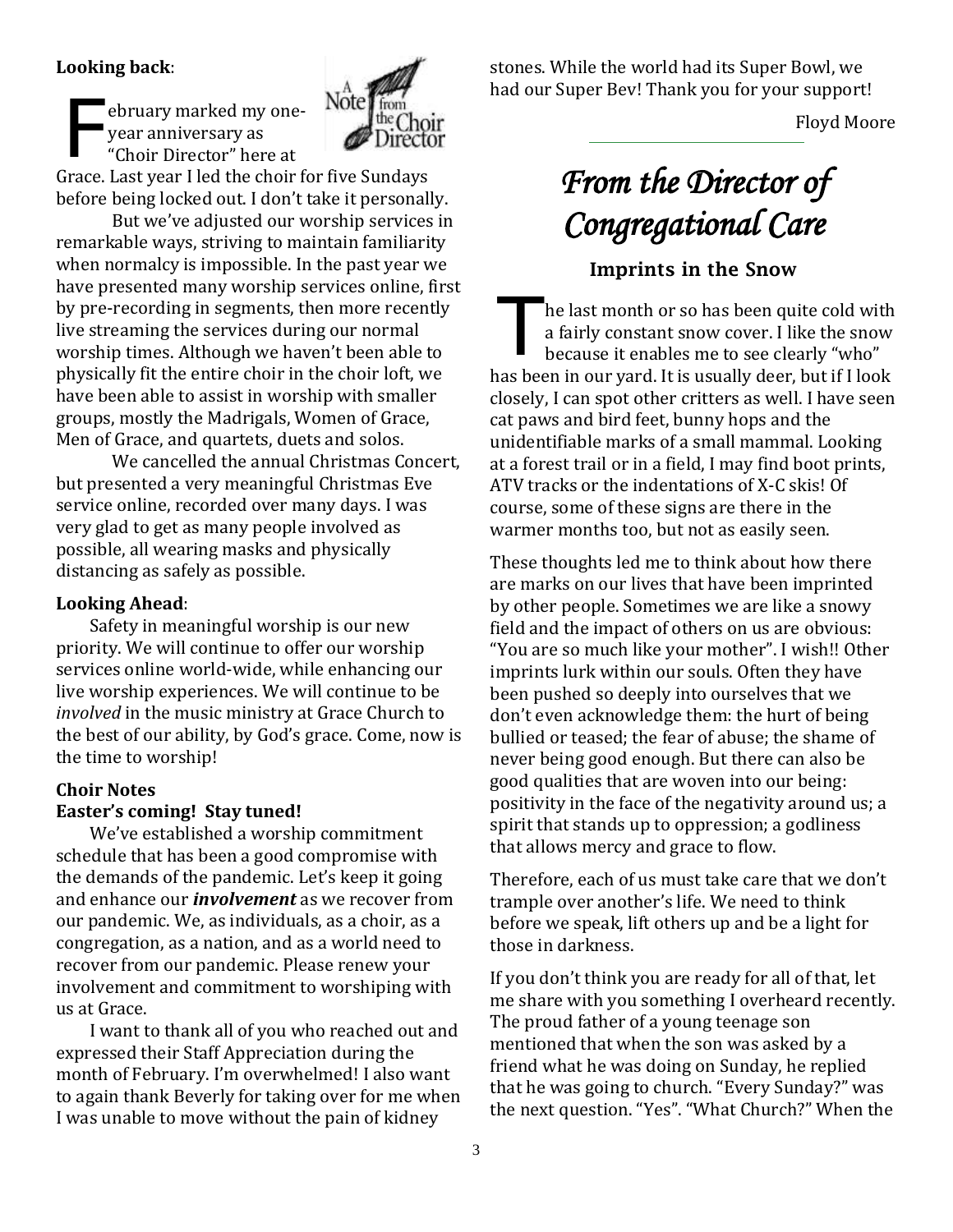response was Grace United Methodist, the friend said that he has seen that church. He passes it almost every day in the car.

There are two things to take away from this exchange. First is that a seed has been planted by one young boy in the mind of another! Secondly, the imprint made on the church going boy was not obvious on the surface (not even to his dad!), but it was there! After years of attending church, in person and online, an example set by his parents was imprinted on him. PRAISE THE LORD! May we all SOW wisely so that many will REAP the blessings!

Cindy Price

ello Grace Church!



Ministry

March ahead! CREW will be tackling a stand-alone series on coping called "I Have Questions" this March and I can't help but step back and acknowledge that I too have questions.  $\prod_{\substack{1\\ \substack{1\\ \substack{1\\ \substack{1\\ \substack{1\\ \substack{1\\ \substack{1\\ \substack{1\\ \substack{1\\ \substack{1\\ \substack{1\\ \substack{1\\ \substack{1\\ \substack{1\\ \substack{1\\ \substack{1\\ \substack{1\\ \substack{1\\ \substack{1\\ \substack{1\\ \substack{1\\ \substack{1\\ \substack{1\\ \substack{1\\ \substack{1\\ \substack{1\\ \substack{1\\ \substack{1\\ \substack{1\\ \substack{1\\ \substack{1}}\\ \substack{1\\ \substack{1}}}}}}}}$ 



Teens and adults experience stress from so many areas of life: school, relationships, jobs and culture. We can get lost in this world of stress and feel like we are drowning.

"Because of the LORD's great love we are not consumed, for his compassions never fail," Lamentations 3:22 NIV.

The writer of Lamentations, who a lot of people believe was the prophet Jeremiah, talks about his own situation this way… "The thought of my suffering and homelessness is bitter beyond words. I will never forget this awful time, as I grieve over my loss. Yet I still dare to hope when I remember this: The faithful love of the Lord never ends! His mercies never cease. Great is his faithfulness; his mercies begin afresh each morning" (Lamentations 3:19-23 NLT).

I think that sometimes we will do anything to NOT feel all of our feelings because it hurts. So we avoid them altogether, but Jeremiah demonstrates a

willingness to feel them, however bad they are. The trick is to not stay there. This is important for us, too. In order to fully feel hope, we need to fully feel our other emotions, however painful they might be. Essentially you have to feel to move forward.

We may ask God why? Why the hurt and the pain? Remember His mercies begin afresh each morning and move foward. God Bless!

Nicki Egger

he day to day of the Grace Children's Ministry T



hasn't changed much between February and March. We are continuing to read The Jesus Storybook Bible on Mondays and sending lessons via email on Wednesdays for parents to enjoy at home with their kids.

There will be an Easter Egg hunt on Palm Sunday, March 28 at Hemview Farm. Melinda has graciously opened up her property for us to enjoy again. There will be an Easter Egg hunt for the kids, a Bible story, and a craft to take home. A time has yet to be set. Please RSVP to the church office if you would like to attend. Anyone is welcome to come and watch the festivities. We hope to see many of you there.

The snow has been relentless this year, not even relinquishing enough to give a glimpse of spring with an out of place but wholly welcomed sixty-degree day. We start to think of buds and baby animals and balmy weather though each are a distant memory at this point. No matter how cold and dreary this time of year gets, spring is always right around the corner. A time of hope and renewal, all of which come from our Father in Heaven. Psalm 33:20-22 says "We wait in the hope of the Lord; he is our help and our shield. In him our hearts rejoice, for we trust in his holy name. May your unfailing love be with us, Lord, even as we put our hope in you." While we may be hunting for Easter eggs with mittens and snowsuits, we will wait in that hope.

Libby Yaegle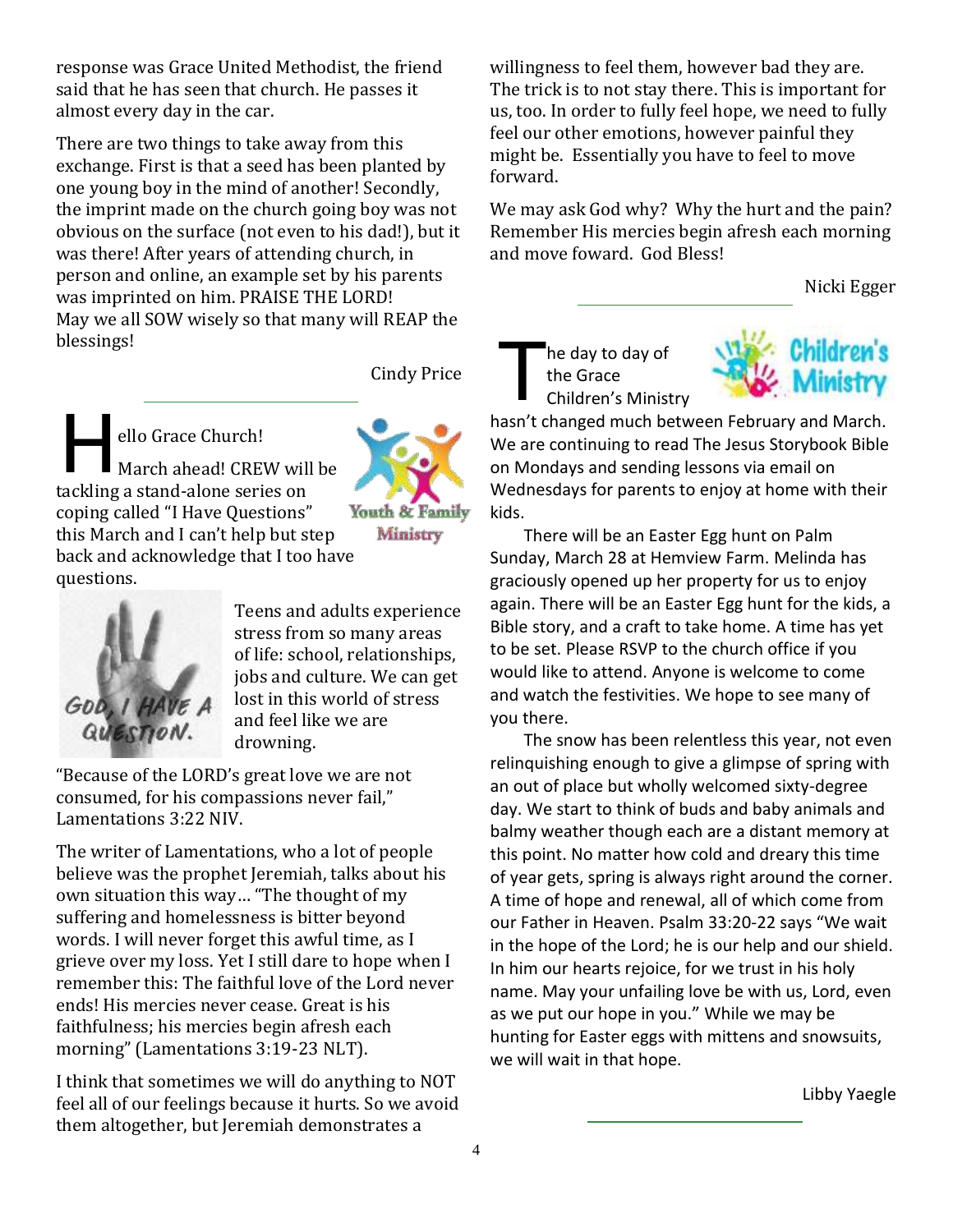

his past February was quite different for us compared to past years. We were not able to have our annual Family Preschool Valentine Dinner, but still had a class party and exchanged Valentines and treats with our friends. We have three more months of school before summer break and pray we can all stay healthy and finish out the year without any COVID-19 related issues. T

Our current afternoon class has registered for Kindergarten and are excited about working on all those skills they will need as they begin public school in the fall. The 3-year-old class is completing their color books and we will be celebrating "rainbow day" with songs, treats and games.

Will March come in like a lion or a lamb? Will the leprechaun visit our classroom and leave us some gold? As we celebrate Dr. Seuss's birthday, keep our eyes open for "visitors" and keep track of the weather, we look forward to our crocuses coming up to tell us that SPRING is officially here!

We still have openings for the 2021-2022 schoolyear so if you know of anyone looking for preschool for their child, registration forms are available in the church office or by calling 723- 8011. We feel fortunate every day to experience the joys of working with these children! Check out our Facebook page: [www.facebook.com/GracePromisePreschool](http://www.facebook.com/GracePromisePreschool)

Trish Gentilman

are with Grace has been up to a lot recently! We celebrated Valentine's Day with class parties and lots of treats and fun. The school age kids were off from school on Monday February 15<sup>th</sup> and participated in the fun too. They will also be with us on March C



8th and 15th for no school days. We also began a penny war fundraiser that began in February and ends in March. Care with Grace also welcomed the three-year-old teacher, Harlee Johnson as our new assistant director. We are looking ahead to warmer months and lots more fun!

Irene Garris

## March Worship Assistants



Advisors: *Linda Knapp 726-1199 Sheryl Richards 726-3876*

**Will resume soon.**



**During Worship** *9:30 a.m. (0-2 yrs.) ~* 

*11:00 a.m. (0- 5 yrs.)*  **Will resume soon.**

If you wish to continue giving, please mail your envelopes to the church (501 PA Ave E) or use the electronic giving option posted



on our webpage [www.graceumcwarrenpa.com.](http://www.graceumcwarrenpa.com/) Online giving accepts checking/savings accounts as well as debit/credit cards.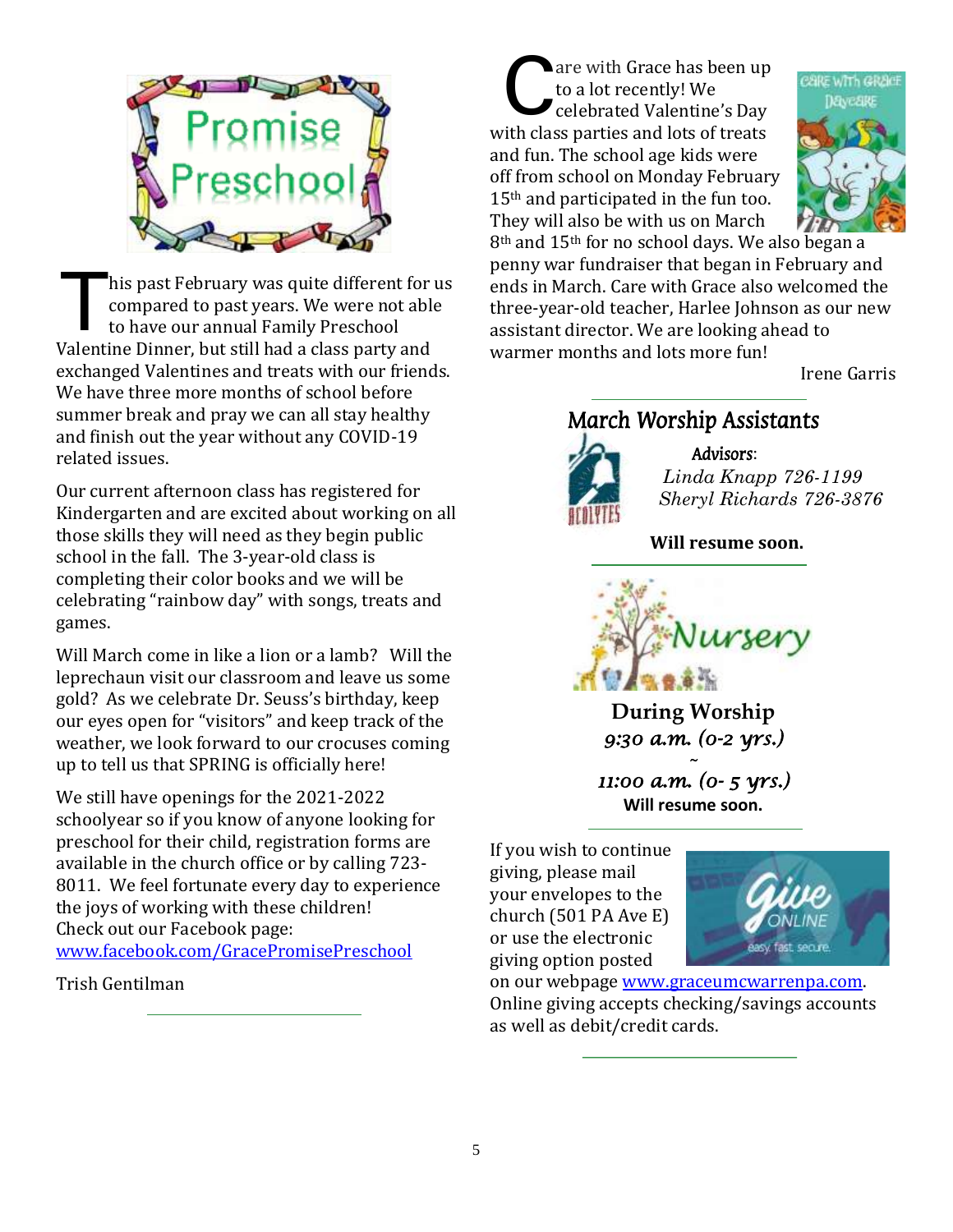#### **Our budget the month of January 2021:**



*Other income consists of funds from Sunday School, Room Rental, Bible Studies, Literature Tables, Fitness Ministry,* 

*Easter, Christmas, and Misc. Income.*

| <b>BUDGET</b>             | 2020      | 2019      |
|---------------------------|-----------|-----------|
| <b>Other Income:</b>      | 41.00     | 1,229.80  |
| Offerings &               |           |           |
| <b>Tithes</b>             | 32,116.58 | 25,216.35 |
| <b>Total Income</b>       | 32,157.58 | 26,446.15 |
| <b>Number of Sundays:</b> | 5         | 4         |
| <b>Borrowed</b>           |           | 0         |
| <b>Expense:</b>           |           |           |
| <b>Staff Parish</b>       | 24,532.69 | 27,349.29 |
| <b>Trustees</b>           | 7,530.16  | 8,153.20  |
| <b>Ministry</b>           | 3,874.86  | 5,137.14  |
| <b>Total Expense</b>      | 35,937.71 | 40,639.63 |
| Attendance:               | 1.918*    | 869       |

#### **Connectional Apportionments**

**Obligation-** 3,334.83 **Paid to date** 3,334.83 Ahead (Behind) 0 Percent of year to date paid 8% **His income:** Was \$5,711.43 higher in January 2021 compared to January 2020 **Our expenses:** Were \$4,701.92 lower in January 2021 compared to January 2020

We praise God for the generous gifts and offerings given.

\*January 2021 attendance is estimated due to online worship services.

Submitted by:

Brian A. Jurkowski, Finance Chair



Covered by Grace gave out 361 items in January! We are currently in need of **gloves and mittens**. Items can be placed in the tote in the hall right

outside of Pastor Bill's office.

The Grace Church Food Pantry is in need of **canned vegetables and canned meat** at this time. We are well stocked on everything



else at this time. Thank you for your generosity!

We are so thankful for the donations that are

useful for those we serve. Now there's an online way for you to help! By visiting out Amazon wishlist, you can buy items that we need for the food pantry and Covered by Grace



**FOOD PANTRY** 

**COVERED BY GRACE** 

and have them delivered directly to the church. Visit our website [www.graceumcwarrenpa.com](http://www.graceumcwarrenpa.com/) and locate the Amazon wishlist buttons.



*"Love is patient, love is kind. It does not envy, it does not boast, it is not proud." 1 Corinthians 13:4*

Spring is inching up on us, no matter how it may not feel like it. Past experience tells us that more wintry blasts are in our future. We are getting really good at weathering the unknown. Here we are navigating through our year anniversary with the pandemic and actually becoming experts at it.

Out of simple need, we have learned to be better at many things. Some of us have realized we have a gift for being supportive. Some have found we have a skill for demonstrating resourcefulness. Others have discovered that they can be comfortable asking for help, accepting kindness from people they had never known before.

Whichever group we lean toward, what we have collectively found is that maybe we need to do things a little differently. Especially, when the time comes to celebrate the end of these turbulent waves. Perhaps, we will come out of this stronger than how we entered it. It's obvious that friendships hold more weight. Generosity heals the heart in both the giver and the receiver. Maybe most important, kindness is non-negotiable.

Jesus instructed us thoroughly on kindness. He taught us how to reach up to find strength in Him. Then to reach wide with our arms to embrace and fetch the needy by the armloads. And, He taught us how to stoop. How to lift someone, how to carry someone's burden when they are wearily struggling. How to walk alongside when we think it just isn't working for us. In some ways, He taught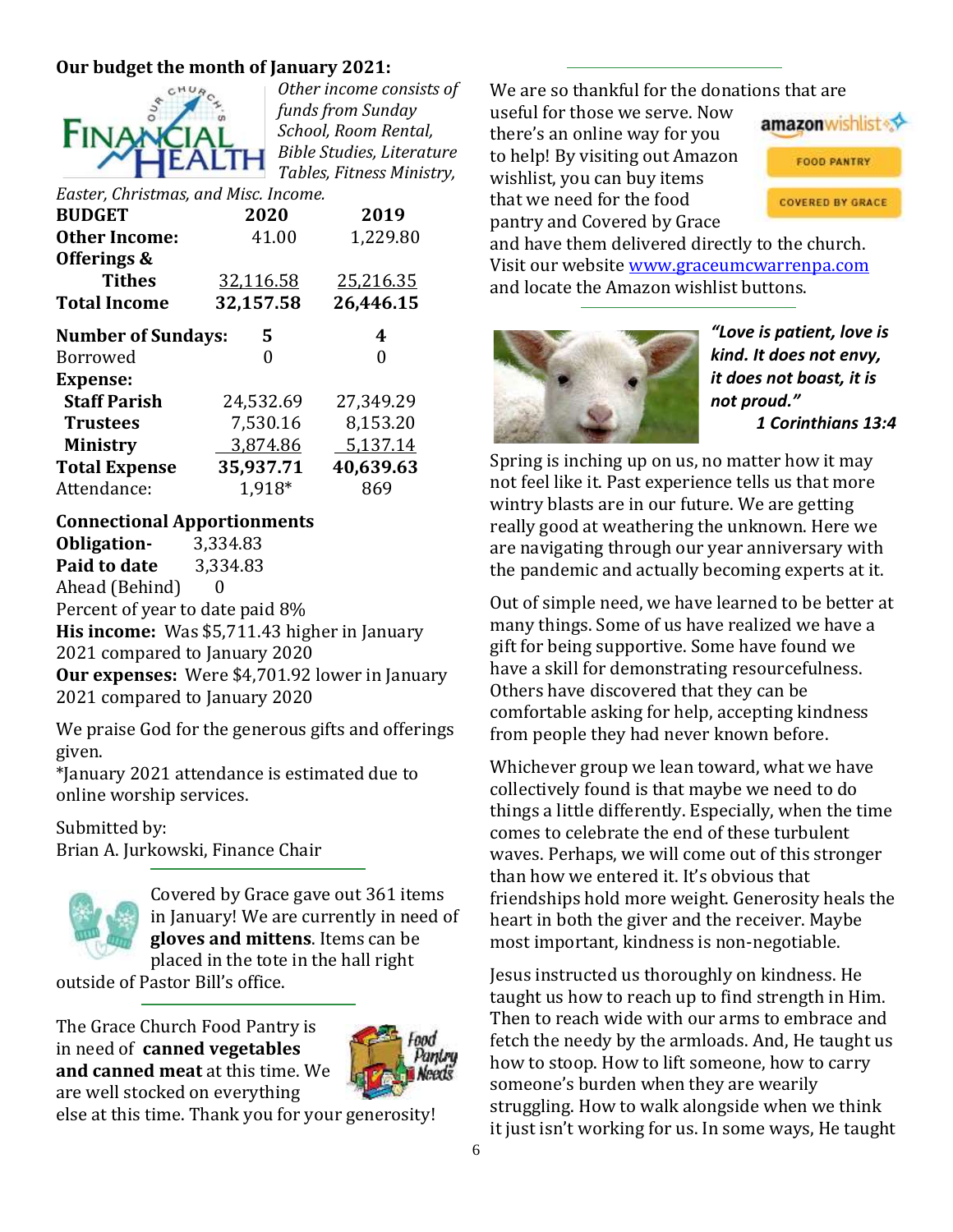us to love our neighbor when it inconveniences us and when we ourselves are running on empty. He said He would do it through us. With His strength, His almighty power and for His glory. So here we are "in a very good place after all"!

Lovingly, Sue Toombs, Lay Leader

#### **Promise Preschool Registration is now open!** A

completed registration form and \$20 non-refundable registration fee is required to hold a spot for your child for the 2021-2022 school year. If you or anyone you know needs a preschool for their child, sign up today! Forms can be picked up in the church office or by calling 723-8011 during school hours. Visit our Grace Promise Preschool Facebook page for more information.

Trish Gentilman- Director/Teacher [preschool@atlanticbbn.net](mailto:preschool@atlanticbbn.net)

#### **HOPES Fund**

**For: Warren Carr By: David VanOrsdale, Pete & Marge Smith**



#### **Memorial For: Warren Carr By: Ardelle Johnson, Gary Culbertson**



Easter flower orders are now being accepted. There are 3 ways to sign up: order forms on the literature table or in the March newsletter, SignUpGenius link on the website and Facebook, or email Mary or Meghan or call the office Monday-Friday 10am-3pm. Order deadline is **March 8**.



**Items for the April Newsletter need to be delivered to Mary in the Church office [\(mary@graceumcwarren.com\)](mailto:mary@graceumcwarren.com) by Friday, March 19. Thank you!**



- **March 1 – Jessica Norris, Robert Jones**
- **March 2 – Amy Stimmell, Ashley Flagella**
- **March 3 – Cheryl Gupta, Emily Steves, Pete Smith,**
- **Vickie Morrison, Kurt Shafer**
- **March 4 – Alyssa Albaugh, Shana Grosch, Audrey Wurst, Korrine Sauers**
- **March 5 – Becky Hampson**
- **March 6 – Dean Knowlton, Evelyn Phillips, Roman Pearce**
- **March 7 – Alyssa Farr**
- **March 8 – June Reigard, Alyssa Steves**
- **March 9 – Kim Johnson, Dale Allmendinger II, Tyson Morrison**
- **March 10 – Hannah Nolan, Andrea Sedon**
- **March 11 – Betty Swanson**
- **March 12 – Pat Slattery, Gail Burns, Scott Frazier**
- **March 15 – Joy Wiedmaier, Karen Larsen**
- **March 17 – Larry Conrad**
- **March 18 – Quincy Nolan, Brady Grosch, Mike Card, MaKenna Wagner, Amber Buchanan**
- **March 19 – Alex Moore, Julia Green**
- **March 22 – Anthony Tatarski, Bob Silzle, Gwen Savych, Abigail Mack**
- **March 23 – Patricia Amon, Dave Moore**
- **March 24 – Randy Moore, Mary Gustafson, Brynn Norris**
- **March 27 – Cindy Price**
- **March 29 – Art Anderson, Joyce Yeagle**
- **March 30 – Lindsey Vavala, Elena Brocklehurst, Brenda Beers, Ella Solberg, Wendy Zimmer**
- **March 31 – Avery Wurst**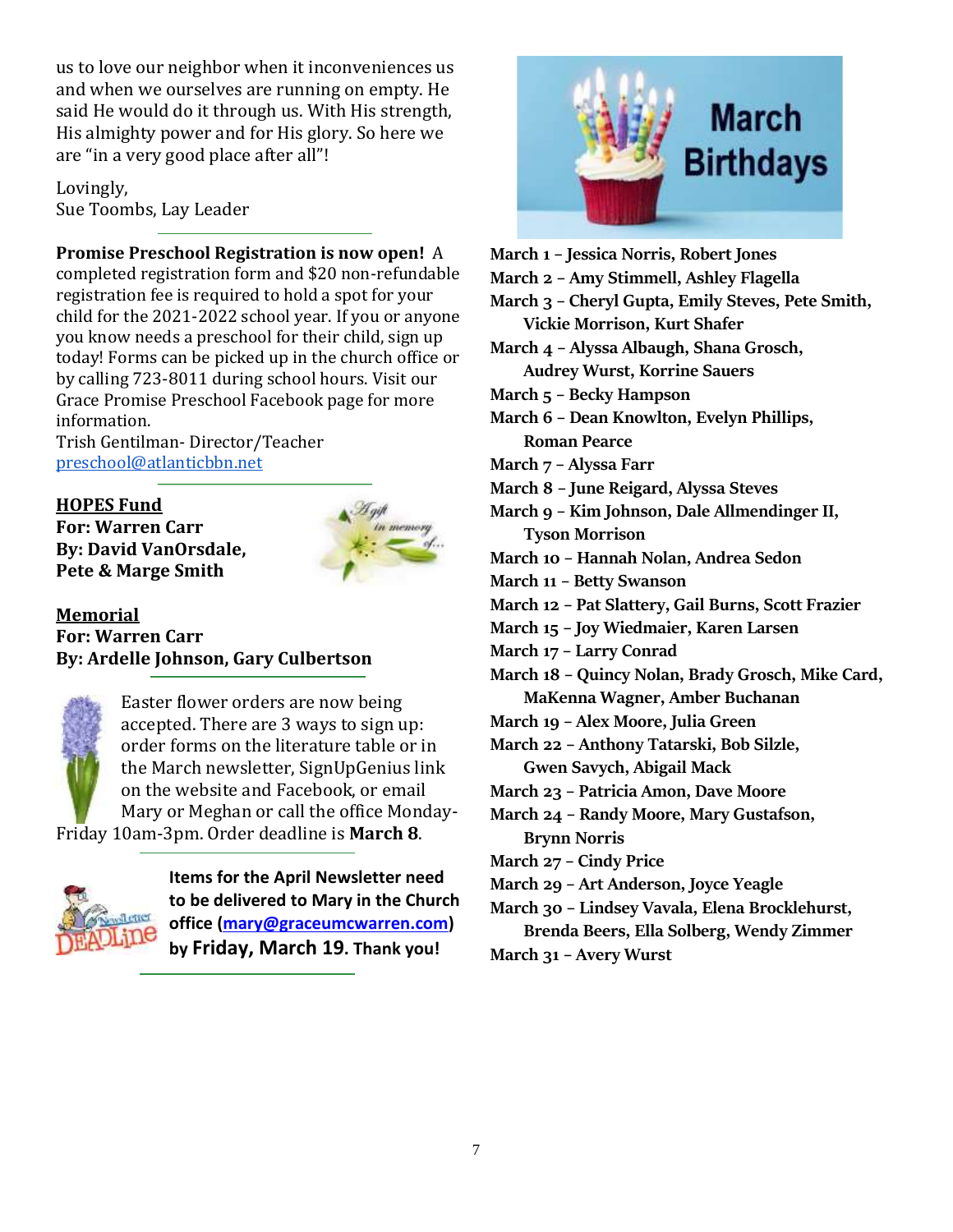Chroven  $-2$  $\overline{11}$ 

| <b>SUNDAY</b>                                  | <b>MONDAY</b>                                     | <b>TUESDAY</b>                          | <b>WEDNESDAY</b>                                                                                     | <b>THURSDAY</b>                      | <b>FRIDAY</b>                                                                                                                                               | <b>SATURDAY</b>                                                                                                                                                                                              |
|------------------------------------------------|---------------------------------------------------|-----------------------------------------|------------------------------------------------------------------------------------------------------|--------------------------------------|-------------------------------------------------------------------------------------------------------------------------------------------------------------|--------------------------------------------------------------------------------------------------------------------------------------------------------------------------------------------------------------|
|                                                | 1                                                 | $\overline{2}$                          | $\overline{\mathbf{3}}$<br>7:00 a Men's Prayer<br><b>Breakfast</b><br>6:00 p SPRC<br>6:30 p C.R.E.W. | $\overline{4}$<br>6:00 p Praise Team | 5                                                                                                                                                           | 6                                                                                                                                                                                                            |
| $\overline{7}$<br>8:30/9:30/11:00 a<br>Worship | 8<br>6:00 p Finance                               | 9<br>7:00 p Property<br><b>Trustees</b> | 10<br>7:00 a Men's Prayer<br><b>Breakfast</b><br>6:30 p C.R.E.W.                                     | 11<br>6:00 p Praise Team             | 12                                                                                                                                                          | 13                                                                                                                                                                                                           |
| 14<br>8:30/9:30/11:00 a<br>Worship             | 15<br>12:00 p Caregivers'<br><b>Support Group</b> | 16<br>6:00 p Childcare                  | 17<br>7:00 a Men's Prayer<br><b>Breakfast</b><br>6:30 p C.R.E.W.                                     | 18<br>6:00 p Praise Team             | 19                                                                                                                                                          | 20                                                                                                                                                                                                           |
| 21<br>8:30/9:30/11:00 a<br>Worship             | 22<br>7:00 p Outreach                             | 23<br>6:00 p Church<br>Council          | 24<br>7:00 a Men's Prayer<br><b>Breakfast</b><br>6:30 p C.R.E.W.                                     | 25<br>6:00 p Praise Team             | 26                                                                                                                                                          | 27                                                                                                                                                                                                           |
| 28<br>8:30/9:30/11:00 a<br>Worship             | 29                                                | 30                                      | 31<br>7:00 a Men's Prayer<br><b>Breakfast</b><br>6:30 p C.R.E.W.                                     |                                      | <b>CARE WITH</b><br><b>GRACE DAYCARE</b><br>is open daily from<br>6:30 am to 6:00<br>pm located on the<br>first floor<br>(nursery) and the<br>second floor. | <b>PROMISE</b><br><b>PRESCHOOL</b><br>is open Monday,<br>Wednesday, and<br>Thursday from<br>$9:00 - 11:30$ am<br>(3-year-olds) and<br>$12:30 - 3:00$ pm<br>(4- year-olds)<br>located on the<br>ground floor. |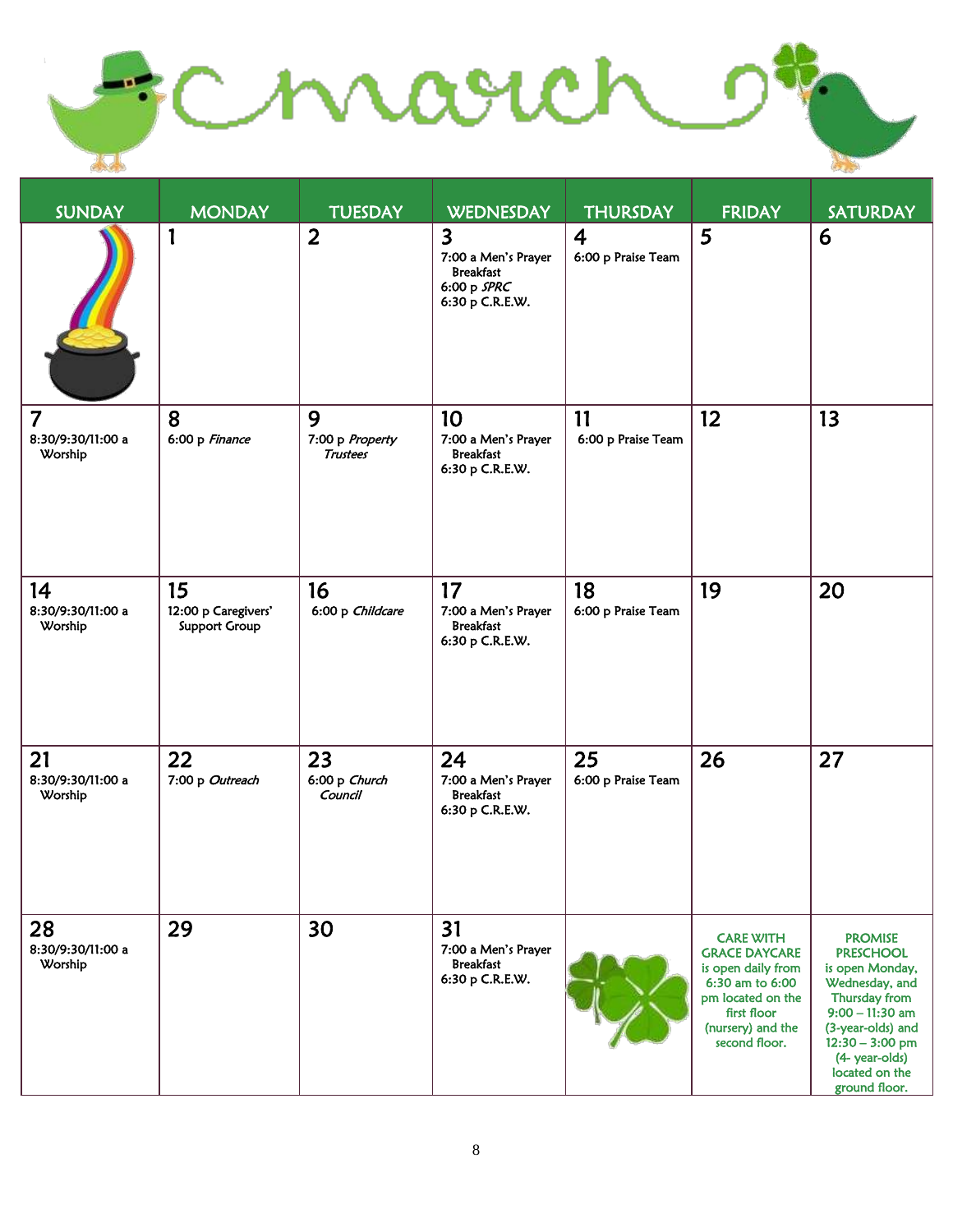# Easter Flowers

**Lilies, tulips, hyacinths, daffodils, azaleas, and bulb gardens will be available for Easter (April 4). Please complete the form below to order flowers in honor or memory of a loved one. Return the form to the office or put in the collection plate.**

> **This year we will be accepting phone orders. Call the office (723-9440) Monday-Friday 10am-3pm.**

| <b>ORDER DEADLINE IS MONDAY, MARCH 8</b> |                                                                                                                                                                                                                                                                                                                                                                                                                       |  |  |  |  |  |
|------------------------------------------|-----------------------------------------------------------------------------------------------------------------------------------------------------------------------------------------------------------------------------------------------------------------------------------------------------------------------------------------------------------------------------------------------------------------------|--|--|--|--|--|
| $\frac{\text{Lilies (}}{\text{s}9.50)}$  | $\frac{1}{\sqrt{1-\frac{1}{1-\frac{1}{1-\frac{1}{1-\frac{1}{1-\frac{1}{1-\frac{1}{1-\frac{1}{1-\frac{1}{1-\frac{1}{1-\frac{1}{1-\frac{1}{1-\frac{1}{1-\frac{1}{1-\frac{1}{1-\frac{1}{1-\frac{1}{1-\frac{1}{1-\frac{1}{1-\frac{1}{1-\frac{1}{1-\frac{1}{1-\frac{1}{1-\frac{1}{1-\frac{1}{1-\frac{1}{1-\frac{1}{1-\frac{1}{1-\frac{1}{1-\frac{1}{1-\frac{1}{1-\frac{1}{1-\frac{1}{1-\frac{1}{1-\frac{1}{1-\frac{1}{1-\$ |  |  |  |  |  |
| $\qquad$ Hyacinths (\$8.50)              | $\_\_\_\$ Daffodils (\$8.50)                                                                                                                                                                                                                                                                                                                                                                                          |  |  |  |  |  |
| $\qquad \qquad$ Azaleas (\$30)           | <b>Assorted Bulb Garden (\$20)</b>                                                                                                                                                                                                                                                                                                                                                                                    |  |  |  |  |  |
|                                          |                                                                                                                                                                                                                                                                                                                                                                                                                       |  |  |  |  |  |
|                                          |                                                                                                                                                                                                                                                                                                                                                                                                                       |  |  |  |  |  |
|                                          |                                                                                                                                                                                                                                                                                                                                                                                                                       |  |  |  |  |  |
|                                          |                                                                                                                                                                                                                                                                                                                                                                                                                       |  |  |  |  |  |
|                                          |                                                                                                                                                                                                                                                                                                                                                                                                                       |  |  |  |  |  |